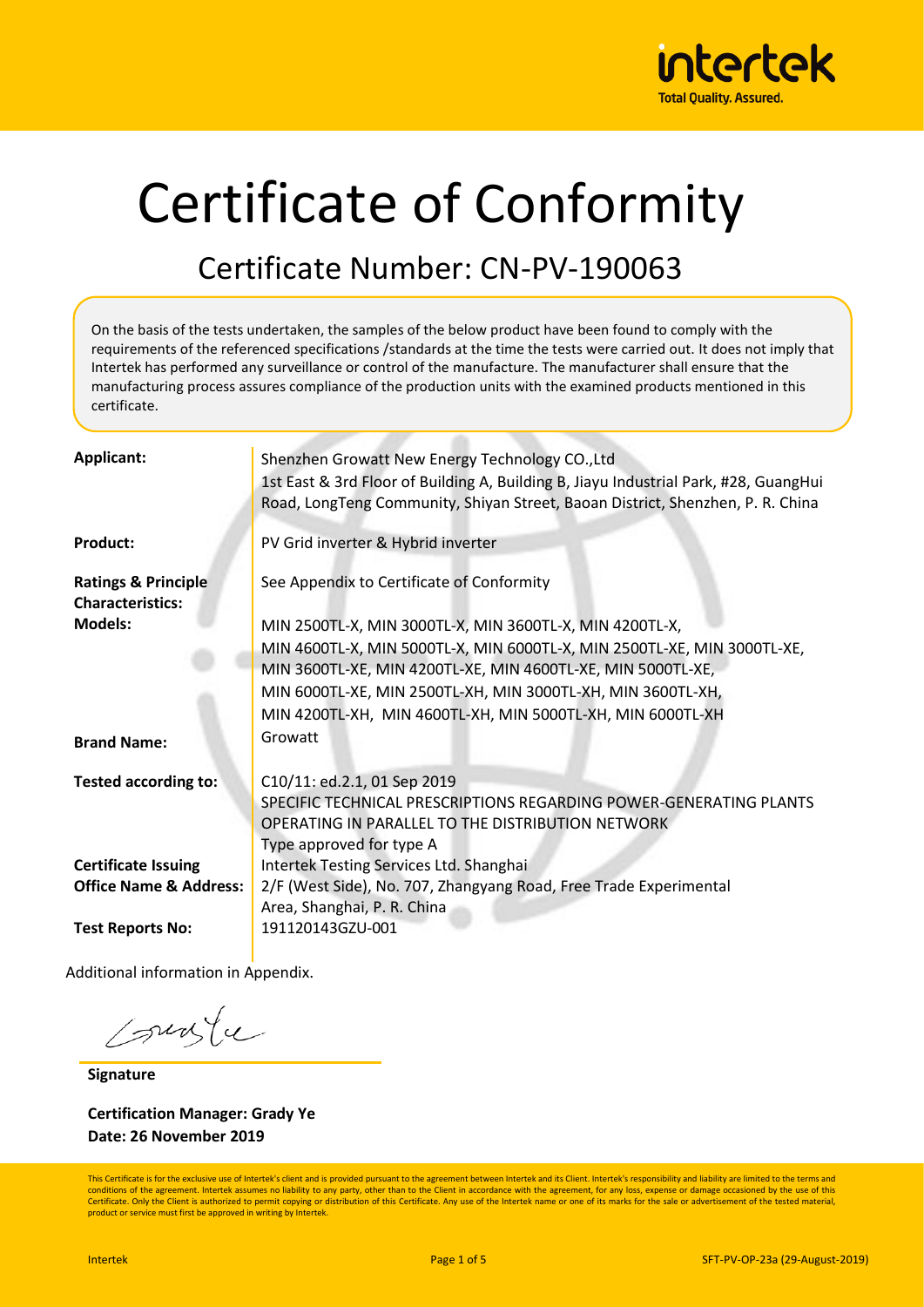

**This is an Appendix to Certificate of Conformity Number: CN-PV-190063**

Ratings & Principle Characteristics:

| Model                                   | <b>MIN</b><br>2500TL-X             | <b>MIN</b><br>3000TL-X | <b>MIN</b><br>3600TL-X | <b>MIN</b><br>4200TL-X |  |
|-----------------------------------------|------------------------------------|------------------------|------------------------|------------------------|--|
| Max.PV voltage                          | 500 d.c.V                          |                        | 550 d.c.V              |                        |  |
| PV voltage range                        | 80-500 d.c.V<br>16 d.c.A*2         |                        | 80-550 d.c.V           |                        |  |
| PV Isc                                  |                                    |                        |                        |                        |  |
| Max.input current                       | 12.5 d.c.A*2                       |                        |                        |                        |  |
| Max.output power                        | 2500W                              | 3000W                  | 3600W                  | 4200W                  |  |
| Max.apparent<br>power                   | 2500VA                             | 3000VA                 | 3600VA                 | 4200VA                 |  |
| Nominal output<br>voltage               | 230 a.c.V                          |                        |                        |                        |  |
| Max.output current                      | 11.3a.c.A                          | 13.6 a.c.A             | 16 a.c.A               | 19 a.c.A               |  |
| Nominal output<br>Frequency             | 50/60Hz                            |                        |                        |                        |  |
| Power factor range                      | $0.8$ Leading $-0.8$ lagging       |                        |                        |                        |  |
| Safety level                            |                                    |                        | Class I<br>IP 65       |                        |  |
| <b>Ingress Protection</b>               |                                    |                        |                        |                        |  |
| <b>Operation Ambient</b><br>Temperature | $-25^{\circ}$ C - +60 $^{\circ}$ C |                        |                        |                        |  |
| Software version                        | AK 1.0                             |                        |                        |                        |  |
|                                         |                                    |                        |                        |                        |  |

This Certificate is for the exclusive use of Intertek's client and is provided pursuant to the agreement between Intertek and its Client. Intertek's responsibility and liability are limited to the terms and<br>conditions of t Certificate. Only the Client is authorized to permit copying or distribution of this Certificate. Any use of the Intertek name or one of its marks for the sale or advertisement of the tested material, product or service must first be approved in writing by Intertek.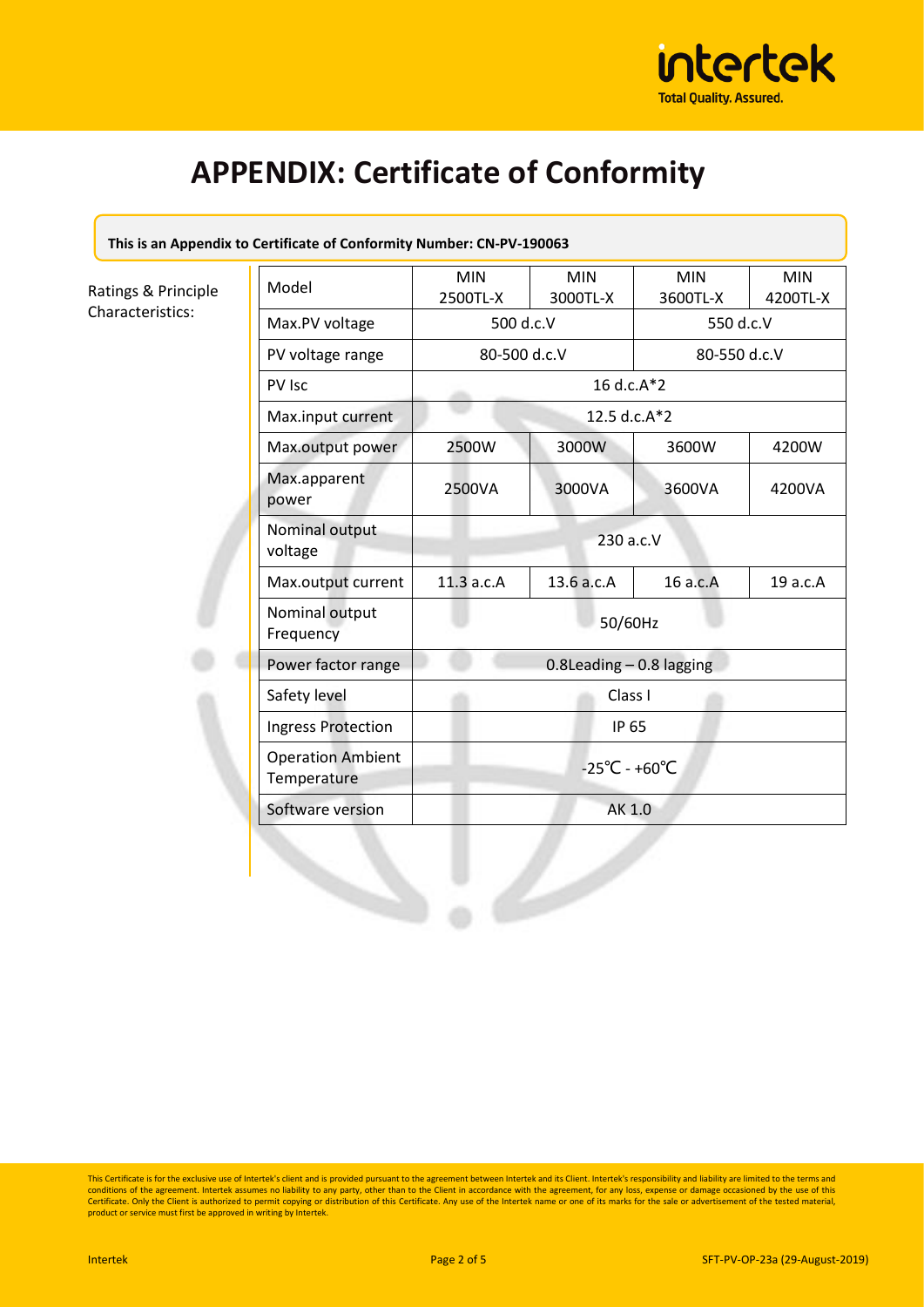

**This is an Appendix to Certificate of Conformity Number: CN-PV-190063**

Ratings & Principle Characteristics:

| Model                                   | <b>MIN 4600TL-X</b>          | <b>MIN 5000TL-X</b>                | <b>MIN 6000TL-X</b> |  |
|-----------------------------------------|------------------------------|------------------------------------|---------------------|--|
| Max.PV voltage                          |                              |                                    |                     |  |
| PV voltage range                        |                              |                                    |                     |  |
| PV Isc                                  | 16 d.c.A*2                   |                                    |                     |  |
| Max.input current                       | 12.5 d.c.A*2                 |                                    |                     |  |
| Max.output power                        | 4600W                        | 5000W                              | 6000W               |  |
| Max.apparent<br>power                   | 4600VA                       | 5000VA                             | 6000VA              |  |
| Nominal output<br>voltage               |                              |                                    |                     |  |
| Max.output current                      | 20.9 a.c.A                   | 22.7 a.c.A                         | 27.2 a.c.A          |  |
| Nominal output<br>Frequency             |                              |                                    |                     |  |
| Power factor range                      | $0.8$ Leading $-0.8$ lagging |                                    |                     |  |
| Safety level                            |                              | Class I                            |                     |  |
| <b>Ingress Protection</b>               |                              | IP 65                              |                     |  |
| <b>Operation Ambient</b><br>Temperature |                              | $-25^{\circ}$ C - +60 $^{\circ}$ C |                     |  |
| Software version                        | AK 1.0                       |                                    |                     |  |
|                                         |                              |                                    |                     |  |

This Certificate is for the exclusive use of Intertek's client and is provided pursuant to the agreement between Intertek and its Client. Intertek's responsibility and liability are limited to the terms and<br>conditions of t Certificate. Only the Client is authorized to permit copying or distribution of this Certificate. Any use of the Intertek name or one of its marks for the sale or advertisement of the tested material, product or service must first be approved in writing by Intertek.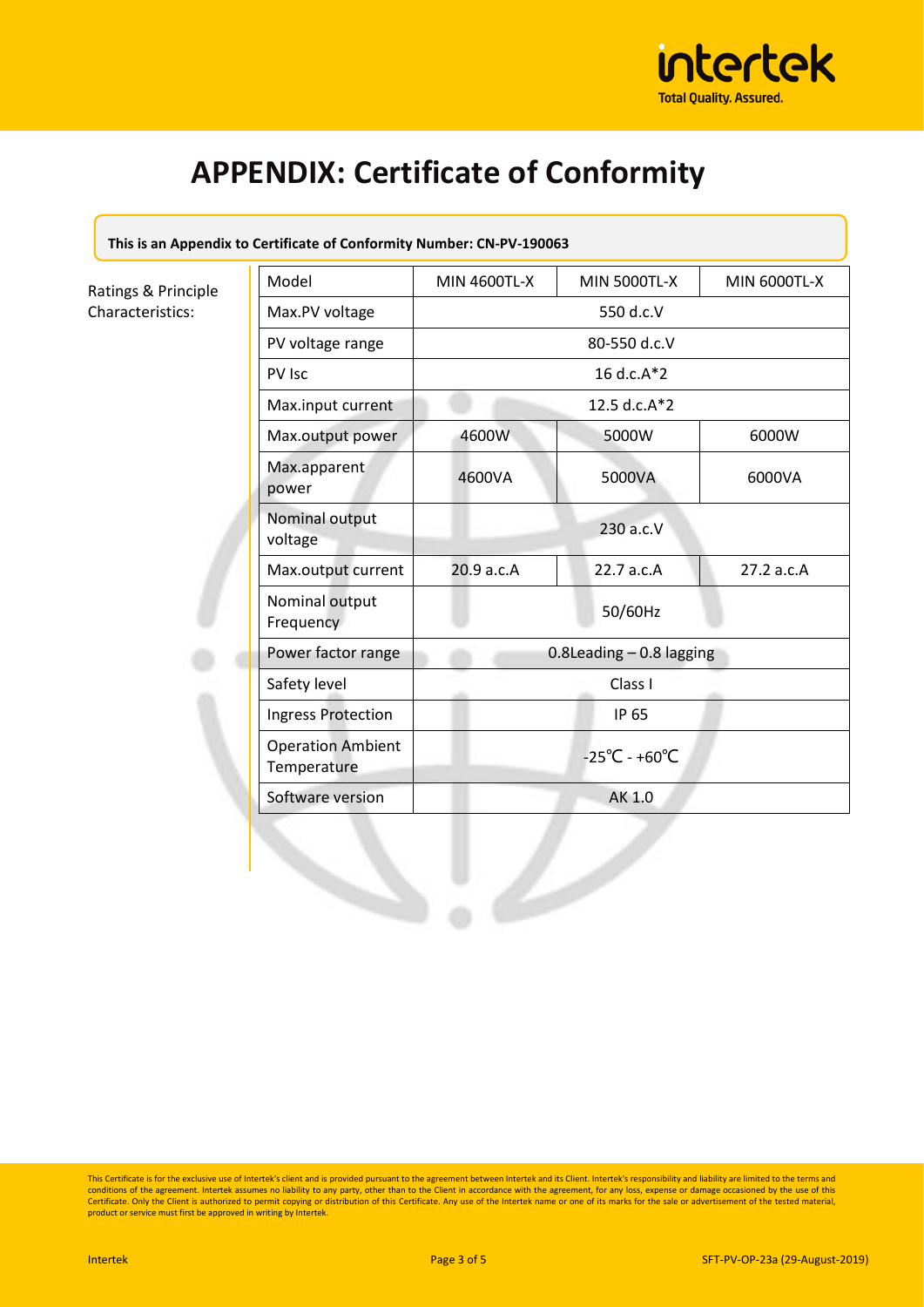

| This is an Appendix to Certificate of Conformity Number: CN-PV-190063 |  |
|-----------------------------------------------------------------------|--|
|                                                                       |  |

#### Ratings & Principle Characteristics:

| Model                                   | <b>MIN</b><br>2500TL-XH<br><b>MIN</b><br>2500TL-XE                                               | <b>MIN</b><br>3000TL-XH<br><b>MIN</b><br>3000TL-XE | <b>MIN</b><br>3600TL-XH<br><b>MIN</b><br>3600TL-XE | <b>MIN</b><br>4200TL-XH<br><b>MIN</b><br>4200TL-XE |  |  |
|-----------------------------------------|--------------------------------------------------------------------------------------------------|----------------------------------------------------|----------------------------------------------------|----------------------------------------------------|--|--|
| Max.PV voltage                          | 500 d.c.V                                                                                        |                                                    | 550 d.c.V                                          |                                                    |  |  |
| PV voltage range                        |                                                                                                  | 80-500 d.c.V                                       |                                                    | 80-550 d.c.V                                       |  |  |
| PV Isc                                  |                                                                                                  | 16 d.c.A*2                                         |                                                    |                                                    |  |  |
| Max.input current                       |                                                                                                  | 12.5 d.c.A*2                                       |                                                    |                                                    |  |  |
| Max. DC voltage                         | 480 d.c.V<br>(only for MIN 2500TL-XH, MIN 3000TL-XH, MIN 3600TL-XH,<br><b>MIN 4200TL-XH)</b>     |                                                    |                                                    |                                                    |  |  |
| DC voltage range                        | 350-480 d.c.V<br>(only for MIN 2500TL-XH, MIN 3000TL-XH, MIN 3600TL-XH,<br><b>MIN 4200TL-XH)</b> |                                                    |                                                    |                                                    |  |  |
| Max. DC current                         | 10 d.c.A                                                                                         |                                                    |                                                    |                                                    |  |  |
|                                         | (only for MIN 2500TL-XH, MIN 3000TL-XH, MIN 3600TL-XH,<br><b>MIN 4200TL-XH)</b>                  |                                                    |                                                    |                                                    |  |  |
| Max.output power                        | 2500W                                                                                            | 3000W                                              | 3600W                                              | 4200W                                              |  |  |
| Max.apparent<br>power                   | 2500VA                                                                                           | 3000VA                                             | 3600VA                                             | 4200VA                                             |  |  |
| Nominal output<br>voltage               | 230 a.c.V                                                                                        |                                                    |                                                    |                                                    |  |  |
| Max.output current                      | 11.3 a.c.A                                                                                       | 13.6 a.c.A                                         | 16 a.c.A                                           | 19 a.c.A                                           |  |  |
| Nominal output<br>Frequency             |                                                                                                  | 50/60Hz                                            |                                                    |                                                    |  |  |
| Power factor range                      | $0.8$ Leading $-0.8$ lagging<br>Class I<br>IP 65                                                 |                                                    |                                                    |                                                    |  |  |
| Safety level                            |                                                                                                  |                                                    |                                                    |                                                    |  |  |
| <b>Ingress Protection</b>               |                                                                                                  |                                                    |                                                    |                                                    |  |  |
| <b>Operation Ambient</b><br>Temperature | $-25^{\circ}$ C - +60 $^{\circ}$ C                                                               |                                                    |                                                    |                                                    |  |  |
| Software version                        | AL 1.0                                                                                           |                                                    |                                                    |                                                    |  |  |

This Certificate is for the exclusive use of Intertek's client and is provided pursuant to the agreement between Intertek and its Client. Intertek's responsibility and liability are limited to the terms and conditions of t